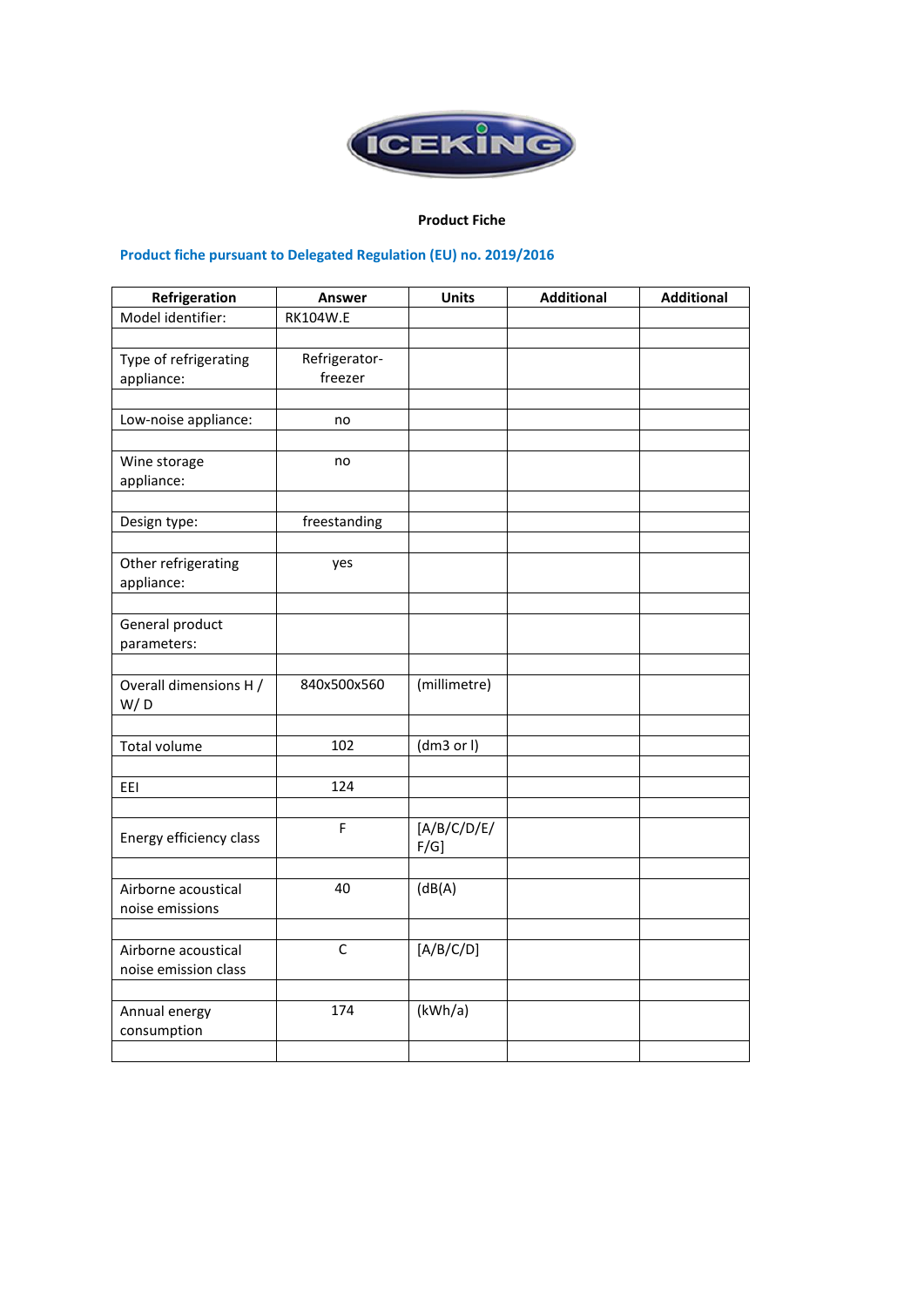| Climate class:                                                                               | N, ST                                   | extended<br>temperate /<br>temperate /<br>subtropical /<br>tropical                               |                             |                     |
|----------------------------------------------------------------------------------------------|-----------------------------------------|---------------------------------------------------------------------------------------------------|-----------------------------|---------------------|
|                                                                                              | 16                                      | $\rm ^{\circ}C$                                                                                   |                             |                     |
| Minimum ambient<br>temperature (°C), for<br>which the refrigerating<br>appliance is suitable |                                         |                                                                                                   |                             |                     |
|                                                                                              |                                         | $^{\circ}{\rm C}$                                                                                 |                             |                     |
| Maximum ambient<br>temperature (°C), for<br>which the refrigerating<br>appliance is suitable | 38                                      |                                                                                                   |                             |                     |
|                                                                                              |                                         |                                                                                                   |                             |                     |
| Winter setting                                                                               | no                                      | [yes/no]                                                                                          |                             |                     |
| Compartment<br>Parameters:                                                                   | Compartment<br>parameters and<br>values |                                                                                                   |                             |                     |
|                                                                                              |                                         |                                                                                                   |                             |                     |
| Compartment type                                                                             | Compartment<br>Volume (dm3 or I)        | Recommend<br>ed<br>tem-peratur<br>e setting for<br>optimised<br>food<br>stor-age<br>$(^{\circ}C)$ | Freezing capacity<br>(kg/24 | "Defrosting<br>type |
|                                                                                              | $auto-defrost = A,$                     |                                                                                                   |                             |                     |
|                                                                                              | manual defrost =<br>M"                  |                                                                                                   |                             |                     |
|                                                                                              |                                         |                                                                                                   |                             |                     |
| Pantry                                                                                       | no                                      | x,x                                                                                               | <b>NA</b>                   | [A/M]               |
| Wine storage                                                                                 | no                                      | x,x                                                                                               | <b>NA</b>                   | [A/M]               |
| Cellar                                                                                       | no                                      | x,x                                                                                               | <b>NA</b>                   | [A/M]               |
|                                                                                              |                                         |                                                                                                   |                             |                     |
| Fresh Food                                                                                   | yes, 88                                 | $\overline{4}$                                                                                    | <b>NA</b>                   | A                   |
| Chill                                                                                        | no                                      | x,x                                                                                               | <b>NA</b>                   | [A/M]               |
|                                                                                              |                                         |                                                                                                   |                             |                     |
| Ostar or ice making                                                                          | no                                      | x,x                                                                                               | <b>NA</b>                   | [A/M]               |
| 1-star                                                                                       | no                                      | x,x                                                                                               | NA                          | [A/M]               |